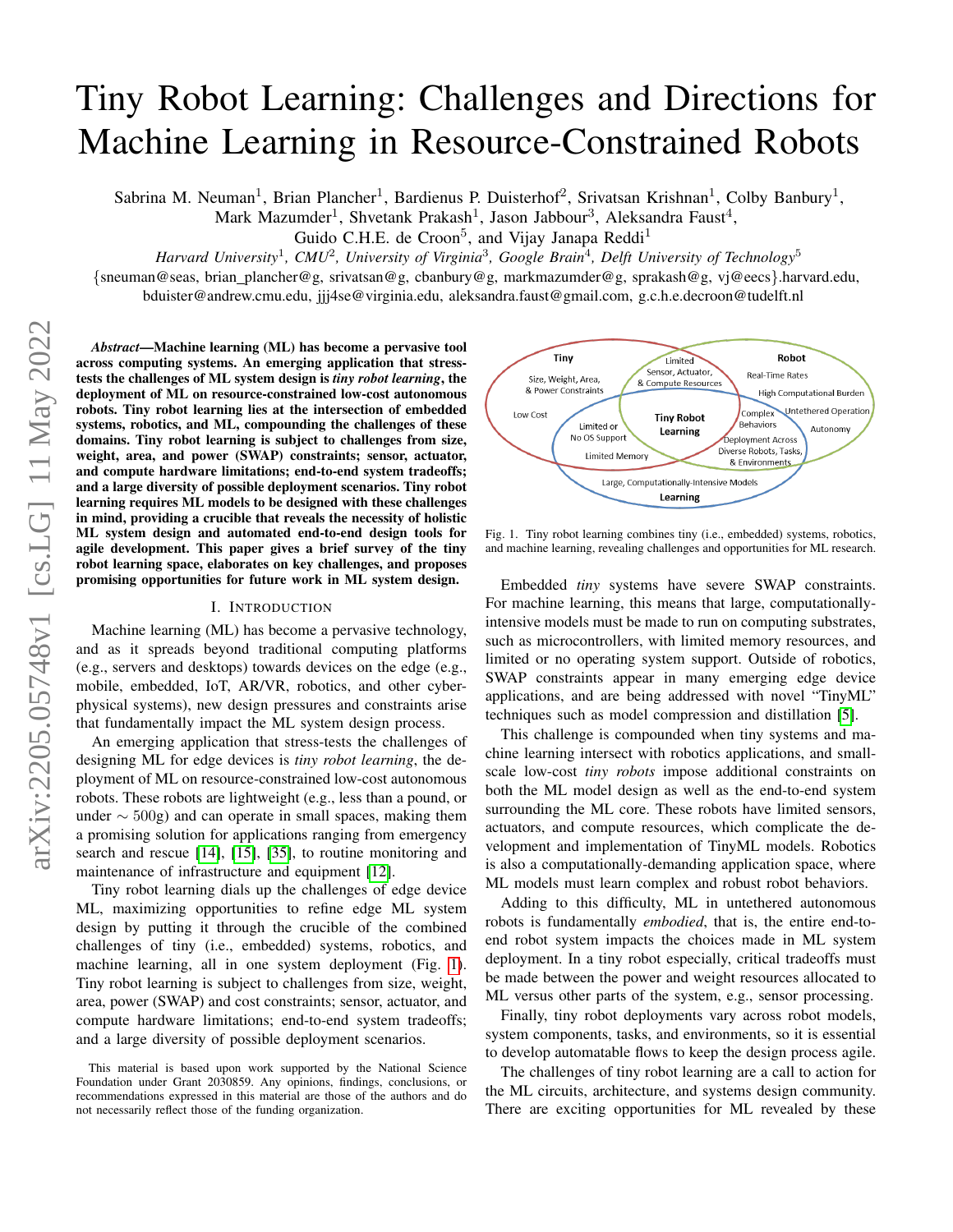

<span id="page-1-0"></span>Fig. 2. Tiny robots are resource-constrained low-cost autonomous robots. Pictured are full-size [\[3\]](#page-3-5), [\[7\]](#page-3-6), [\[18\]](#page-3-7), [\[23\]](#page-3-8), [\[46\]](#page-3-9) and tiny [\[6\]](#page-3-10), [\[13\]](#page-3-11), [\[40\]](#page-3-12) robots.

challenges, including applying embedded TinyML techniques to computationally burdensome problems in robotics; using ML to compensate for the limitations of low-cost sensors and actuators; performing end-to-end co-design of ML with the surrounding cyber-physical system; and creating generalizable and automatable design flows for both software and hardware.

To explore the implications of tiny robot learning, in this work we give a brief survey of the tiny robots space, elaborate on the challenges imposed by tiny robot learning as an application for ML system design, and propose opportunities revealed by these challenges to improve ML system design.

# II. TINY ROBOTS

We define tiny robots as resource-constrained, low-cost, low-weight autonomous robots. An example is the Petoi Bittle quadruped [\[40\]](#page-3-12), which weighs 0.64 lbs (290 g) and costs under 300 USD (Fig. [2\)](#page-1-0). By contrast, the Boston Dynamics Spot quadruped [\[7\]](#page-3-6) weighs 69.9 lbs (31.7 kg) and costs 74, 500 USD, making it  $100 \times$  heavier and more expensive than Bittle. To fit within small weight and cost constraints, tiny robots are often limited in the availability and quality of onboard sensors, actuators, and compute resources, e.g., microcontrollers versus desktop-grade CPUs and GPUs.

While the same general challenges arise from ML design for a variety of different types of robots (e.g., quadrotor drones, satellites, quadrupeds, cars, submersibles), some design considerations differ between these platforms. For example, when comparing quadrotors to quadrupeds, weight is a more extreme constraint for quadrotors, while quadrupeds require more computationally expensive motion planning and control algorithms due to their increased degrees of freedom.

Tiny robots are useful in a diverse range of applications. Table [I](#page-1-1) shows a brief (and incomplete) overview of emerging applications of tiny robots ranging from search and rescue, to inspection, entertainment, and STEM education. Because of their small size and ability to escape detection, we note that it is essential to exercise ethical consideration in the design and deployment of tiny robot systems [\[1\]](#page-3-13), [\[32\]](#page-3-14). Concerns such as safety, privacy, and security must be factored into the engineering process as first-class constraints.

TABLE I EMERGING TINY ROBOT APPLICATIONS

<span id="page-1-1"></span>

| Task                    | Robot                         | Weight [g] | Citation                 |
|-------------------------|-------------------------------|------------|--------------------------|
| Search & Rescue         | Bitcraze CrazyFlie Quadcopter | 33         | $[14]$ , $[15]$ , $[35]$ |
| Inspection              | HAMR-E                        | 1.4        | $[12]$                   |
| <b>Medical Robotics</b> | Wireless Capsule Endoscope    | ┑          | [48]                     |
| Space Robotics          | KickSat                       | 5          | $[34]$                   |
| Military Reconnaissance | <b>Black Hornet</b>           | 33         | [8]                      |
| Entertainment           | DelFly Nimble                 | 28         | $[22]$ , $[38]$          |
| <b>STEM Education</b>   | Mona                          | 290        | $\lceil 2 \rceil$        |
| Pollination             | RoboBee                       | 0.08       | [49]                     |

The tiny robot examples surveyed in Table [I](#page-1-1) demonstrate the effectiveness of co-design between sensors, compute and algorithms. These robots use sensors beyond traditional cameras: tiny lasers, optic flow sensors, light sensors, gas sensors, pressure sensors, and custom-made tiny cameras. The algorithms they use were intentionally designed with the compute constraints in mind, allowing them to run on low-power and low-cost microcontrollers. We expect novel sensors such as event cameras and optic flow sensors, as well as novel compute platforms like the Intel Lohi neuromorphic chip [\[11\]](#page-3-22), to greatly improve the performance and capabilities of future tiny robots.

# III. CHALLENGES AND OPPORTUNITIES

Tiny robot learning lies at the intersection of three challenging domains (Fig. [1\)](#page-0-0), making it a proving-ground for ML systems. In this section, we examine four themes arising from the challenges of tiny robot learning, and propose opportunities that they reveal for improving ML system design (Fig. [3\)](#page-2-0).

Starting from the ML computation at the core of the system and moving outward, we focus on: [\(III-A\)](#page-1-2) the onboard compute; [\(III-B\)](#page-2-1) the sensors and actuation that represent the inputs and outputs of the robotics computation pipeline; [\(III-C\)](#page-2-2) the entire end-to-end system including the physical robot platform; and finally, [\(III-D\)](#page-3-23) the design tools used to re-design the tiny robot learning system for different deployment scenarios.

## <span id="page-1-2"></span>*A. SWAP-Constrained ML Compute for Robotics Applications*

In untethered robot systems, a subset of core computations must always be performed using onboard compute resources (rather than being offloaded to the cloud) due to the strict latency requirements of running at real-time rates (1kHz or more), as well as a lack of continuous communication and connectivity guarantees. Tiny robots have limited compute resources (e.g., microcontrollers) that are severely size, weight, area, and power (SWAP) constrained, yet they must handle the same heavy computational burdens and produce the same complex robust behaviors in the real world as full-size autonomous robots with access to onboard server-class CPUs and GPUs.

Outside of robotics, SWAP constraints appear in many emerging edge computing applications (e.g., IoT), and are being addressed with TinyML techniques such as quantization [\[20\]](#page-3-24), distillation [\[21\]](#page-3-25), and tiny model design [\[4\]](#page-3-26).

*Opportunity:* Tiny robot learning reveals opportunities for the application of TinyML techniques to difficult problems in robotics. Prior work has applied ML across the stages of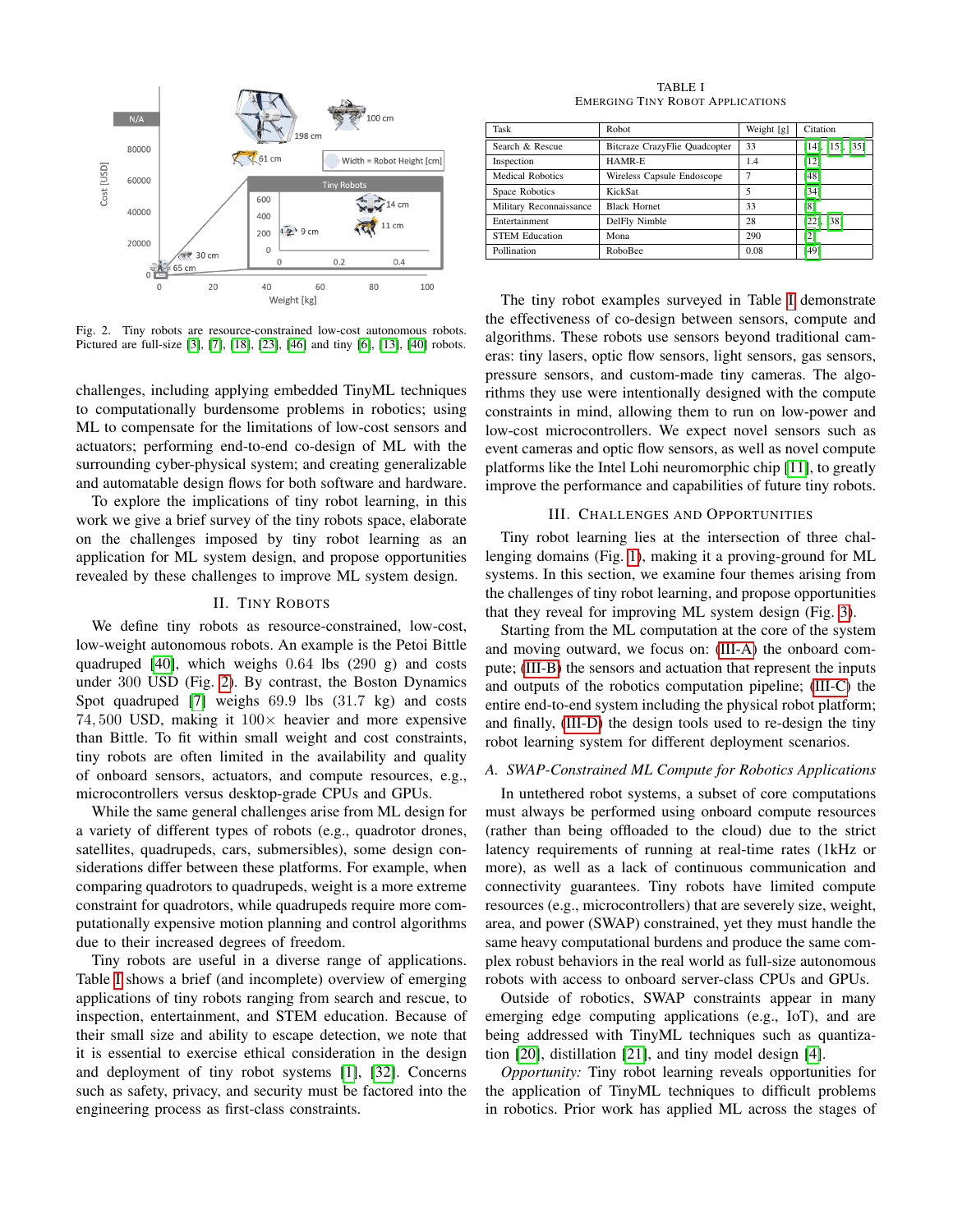the robotics computational pipeline (shown in Fig. [3\)](#page-2-0): perception [\[33\]](#page-3-27), mapping and localization [\[30\]](#page-3-28), and motion planning and control [\[24\]](#page-3-29), [\[28\]](#page-3-30). By mapping these robotics tasks to ML, one can leverage existing work to compress and accelerate ML under extreme SWAP constraints, enabling the deployment of complex tasks on resource-constrained tiny robot platforms. Learned approaches can also offer computationally cheaper alternatives to traditional robotics algorithm pipelines through end-to-end learning-based approaches (Fig. [3\)](#page-2-0) [\[15\]](#page-3-1), [\[31\]](#page-3-31).

In addition to inference model implementation, there are implications for training in robot learning that take on a new dimension when applied to tiny robots. The mainstream approach is to learn offboard and deploy the trained solution on the robot. An obvious limitation of small robots is that the solution, typically a neural network model, has a lower complexity (fewer layers, neurons, etc.). Besides a somewhat lower performance, this also means that it is hard to train models on a large variety of environments and conditions, as the network may simply not be expressive enough.

A promising solution to this is to perform online learning, which would allow the tiny robot to learn about its immediate environment. Having a small learned model for a lower variety of environments may be acceptable, given that smaller robots will typically travel less far [\[27\]](#page-3-32). It would be interesting to investigate the trade-off between model complexity and practical use for tiny autonomous robots. Like small insects, tiny robots may be able to exploit less powerful learning models to function well in a specific environment [\[16\]](#page-3-33). Of course, online learning is already a challenge for robots in general and becomes even more challenging on tiny robots. For example, catastrophic forgetting is often solved by means of maintaining a replay buffer [\[36\]](#page-3-34), but this will be harder to execute given very limited memory. In general, machine learning methods for tiny robots will have to more carefully assign resources to what is learned and what is forgotten.

#### <span id="page-2-1"></span>*B. Sensor and Actuator Limitations in Tiny Robot Platforms*

With cost and SWAP constraints, traditional sensors are often impractical on tiny robot platforms, forcing them to rely on lower-quality sensors [\[15\]](#page-3-1). Tiny robots may also have fewer and less-precise actuators than full-size robots. For example, the Spot quadruped [\[7\]](#page-3-6) has position and force sensors on its legs and 12 degrees of freedom (DoF), while Bittle [\[40\]](#page-3-12) has no position or force sensors and only 8 DoF. ML techniques can enable complex behaviors on full-sized robots (e.g., quadruped locomotion on difficult terrain [\[28\]](#page-3-30)), but with component limitations, tiny robot platforms face an additional hurdle.

*Opportunity:* Low cost proximity and light sensors can replace larger, more costly sensors like cameras or LIDAR by using additional processing, often ML, to achieve the same levels of perception as their higher-quality counterparts. For example, monocular depth estimation [\[33\]](#page-3-27) can be substituted for wide-baseline stereo cameras. In some cases, the lower dimensional input from, e.g., light or proximity sensors, means that a simple policy can be developed to solve a complex problem. For example, system-specific sensor and algorithm



<span id="page-2-0"></span>Fig. 3. Promising research directions revealed by tiny robot learning include applying embedded *TinyML* techniques to traditional robotics applications; using ML to compensate for sensor and actuator limitations; end-to-end codesign of ML with physical systems; and developing automatable design flows for agile re-deployment to new target platforms (e.g., [\[39\]](#page-3-35), [\[40\]](#page-3-12), [\[47\]](#page-3-36)).

selection can yield lighter computation than traditional mapping and localization using cameras or LIDAR [\[15\]](#page-3-1).

ML algorithms can also enable robots to use limited and degraded sensory input to overcome challenges such as motion control with imprecise actuators and a lack of direct position feedback. For example, recent work used a hybrid model-based and learning-based controller to enable a tiny quadruped to walk over uneven terrain [\[43\]](#page-3-37), despite tight SWAP and cost constraints on sensing and actuation.

# <span id="page-2-2"></span>*C. End-to-End Co-Design of ML with Physical Robot Systems*

Given the severe software and hardware constraints faced by tiny robots (Sections [III-A,](#page-1-2) [III-B\)](#page-2-1) there is a need for holistic end-to-end system co-design to develop optimized and task-specific tiny robot systems. Designers must account for physical properties (e.g., battery weight) to understand overall system metrics like maximum velocity [\[26\]](#page-3-38) and mission time.

*Opportunity:* There is an opportunity to improve overall system performance by building holistic end-to-end benchmarking frameworks. These frameworks enable exploration of quantitative tradeoffs between cost, robustness, and efficiency across the entire cyber-physical stack, and help designers find efficient operating points, which are especially important for resource-constrained platforms. An example is the Air Learning [\[25\]](#page-3-39) framework, which evaluates combinations of learning algorithms, ML models, sensing modalities, and onboard compute platforms for autonomous drones.

By leveraging end-to-end benchmarks, the physical properties of robotic systems can be co-designed with the computer hardware, algorithms, and application. Early work has explored co-design for drones [\[9\]](#page-3-40), [\[26\]](#page-3-38) and legged robots [\[17\]](#page-3-41).

An end-to-end benchmarking framework also exposes design parameters that can enable the use of machine learning methods *to build machine learning systems*. Recent work has used techniques like Bayesian optimization [\[44\]](#page-3-42), evolutionary